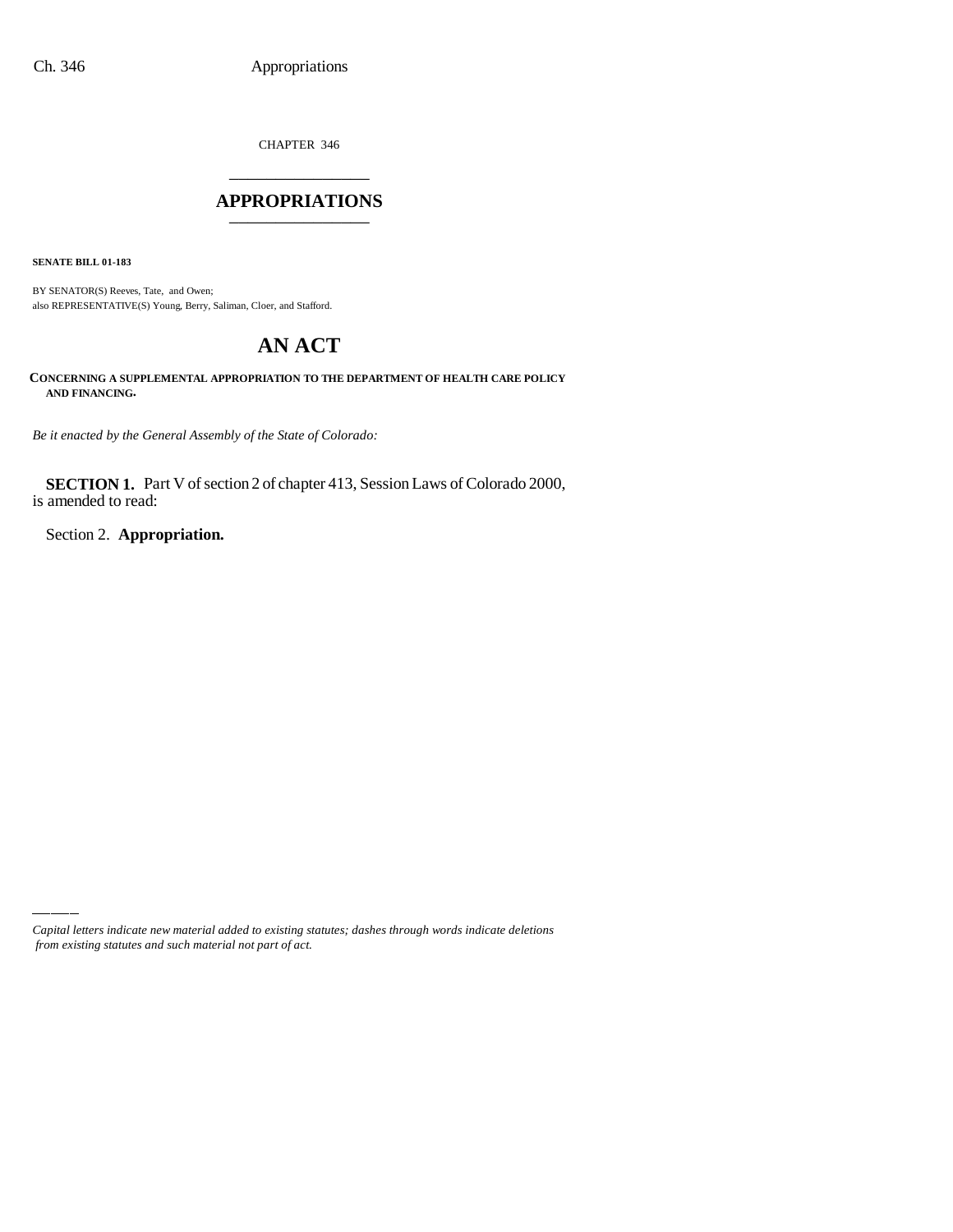|                                               |                 |                                                |                |                | APPROPRIATION FROM |               |                |
|-----------------------------------------------|-----------------|------------------------------------------------|----------------|----------------|--------------------|---------------|----------------|
|                                               |                 |                                                |                | <b>GENERAL</b> |                    | <b>CASH</b>   |                |
|                                               | ITEM &          |                                                | <b>GENERAL</b> | <b>FUND</b>    | <b>CASH</b>        | <b>FUNDS</b>  | <b>FEDERAL</b> |
|                                               | <b>SUBTOTAL</b> | <b>TOTAL</b>                                   | <b>FUND</b>    | <b>EXEMPT</b>  | <b>FUNDS</b>       | <b>EXEMPT</b> | <b>FUNDS</b>   |
|                                               | \$<br>\$        |                                                | \$             | \$             | \$                 | $\mathbf S$   | \$             |
|                                               |                 |                                                | <b>PART V</b>  |                |                    |               |                |
|                                               |                 | DEPARTMENT OF HEALTH CARE POLICY AND FINANCING |                |                |                    |               |                |
| (1) EXECUTIVE DIRECTOR'S OFFICE <sup>36</sup> |                 |                                                |                |                |                    |               |                |
| <b>Personal Services</b>                      | 1,733,823       |                                                | 484,553(M)     |                |                    |               | 1,249,270      |
|                                               |                 |                                                | 688,798(M)     |                |                    |               | 1,045,025      |
|                                               | $(27.5$ FTE)    |                                                |                |                |                    |               |                |
| Colorado Benefits                             |                 |                                                |                |                |                    |               |                |
| Management System                             |                 |                                                |                |                |                    |               |                |
| $(CBMS)^{37, 38}$                             | 380,401         |                                                | 190,201(M)     |                |                    |               | 190,200        |
|                                               | $(6.0$ FTE)     |                                                |                |                |                    |               |                |
| Health, Life, and Dental                      | 291,021         |                                                | 137,016(M)     |                |                    |               | 154,005        |
| Short-term Disability                         | 3,319           |                                                | 1,657(M)       |                |                    |               | 1,662          |
| Salary Survey and Senior                      |                 |                                                |                |                |                    |               |                |
| <b>Executive Service</b>                      | 344,230         |                                                | 163,370(M)     |                |                    |               | 180,860        |
| Anniversary Increases                         | 113,189         |                                                | 53,655(M)      |                |                    |               | 59,534         |
| Workers' Compensation                         | 89,818          |                                                | 44,909(M)      |                |                    |               | 44,909         |
| <b>Operating Expenses</b>                     | 199,381         |                                                | 105,209(M)     |                |                    |               | 94,172         |
|                                               | 200.697         |                                                | 105,867(M)     |                |                    |               | 94.830         |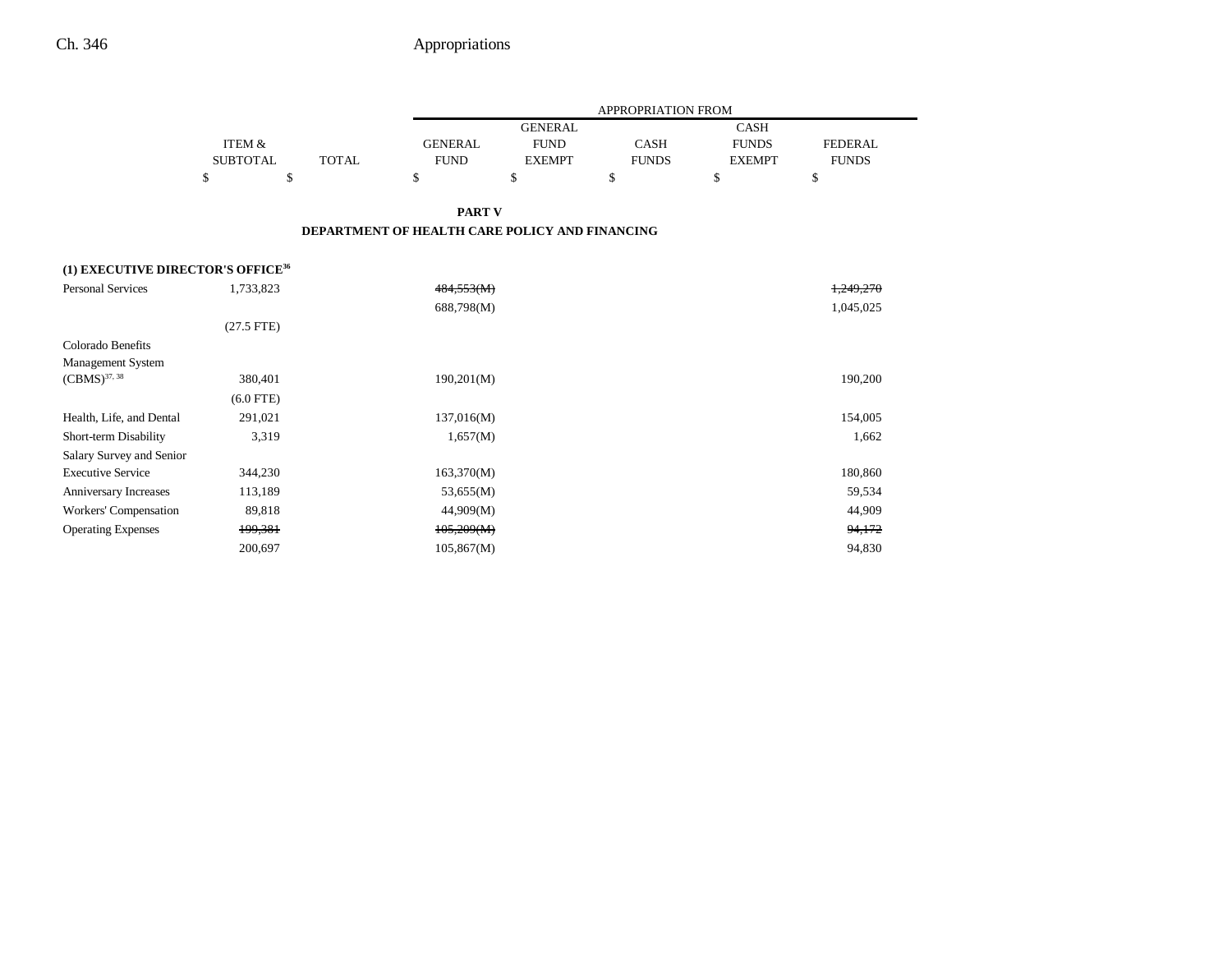| Legal Services and Third       |         |           |            |                       |         |
|--------------------------------|---------|-----------|------------|-----------------------|---------|
| Party Recovery Legal           |         |           |            |                       |         |
| Services for 8,987 hours       | 501,565 |           | 197,150(M) | $60,665$ <sup>a</sup> | 243,750 |
| Administrative Law Judge       |         |           |            |                       |         |
| Services for 2,317 hours       | 219,563 |           | 109,781(M) |                       | 109,782 |
| <b>Computer Systems Costs</b>  | 347,519 |           | 141,289(M) | $32,471^b$            | 173,759 |
| Payment to Risk                |         |           |            |                       |         |
| Management and Property        |         |           |            |                       |         |
| Funds                          | 40,811  |           | 20,406(M)  |                       | 20,405  |
| Capitol Complex Leased         |         |           |            |                       |         |
| Space                          | 278,821 |           | 139,410(M) |                       | 139,411 |
| S.B. 97-147 Disabilities       |         |           |            |                       |         |
| <b>Work Incentive Contract</b> | 51,971  |           | 25,985(M)  |                       | 25,986  |
| Transfer to the Department     |         |           |            |                       |         |
| of Human Services for          |         |           |            |                       |         |
| <b>Related Administration</b>  | 272,656 |           | 136,330(M) |                       | 136,326 |
|                                |         | 4.868.088 |            |                       |         |
|                                |         | 4,869,404 |            |                       |         |

a This amount shall be from third party recoveries.

<sup>b</sup> This amount shall be from the Old Age Pension Fund.

# **(2) MEDICAL PROGRAMS ADMINISTRATION39, 40**

| <b>Personal Services</b> | <del>7,679,470</del>  | 3,559,373(M) | <del>4,120,097</del> |
|--------------------------|-----------------------|--------------|----------------------|
|                          | 7,995,100             | 3,590,936(M) | 4.404.164            |
|                          | $(129.2 \text{ FTE})$ |              |                      |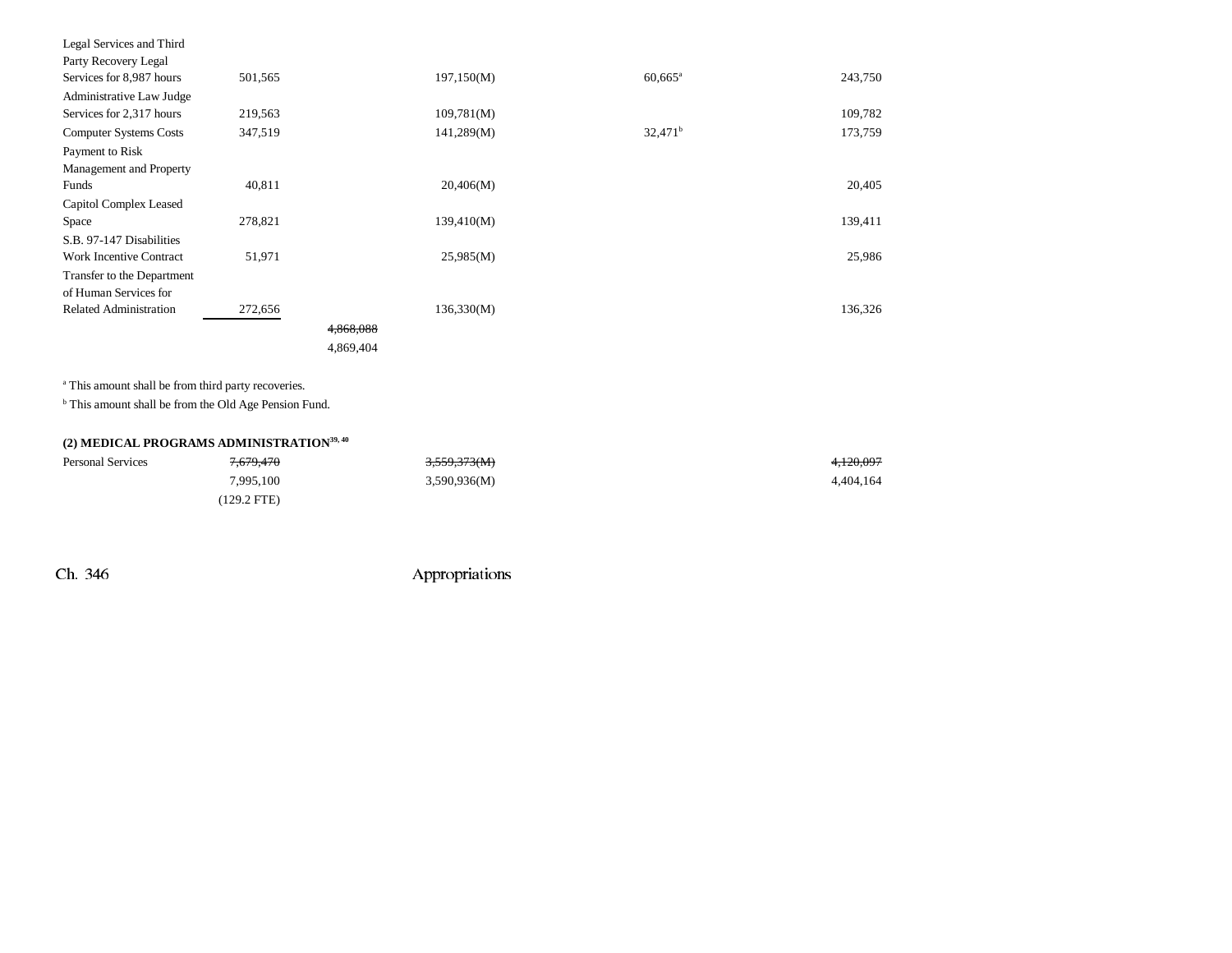|                                                    |            | <b>ITEM &amp;</b><br><b>SUBTOTAL</b><br><b>TOTAL</b> |                 | <b>APPROPRIATION FROM</b>                      |                             |                                              |                                |  |  |  |
|----------------------------------------------------|------------|------------------------------------------------------|-----------------|------------------------------------------------|-----------------------------|----------------------------------------------|--------------------------------|--|--|--|
|                                                    |            |                                                      |                 | <b>GENERAL</b><br><b>FUND</b><br><b>EXEMPT</b> | <b>CASH</b><br><b>FUNDS</b> | <b>CASH</b><br><b>FUNDS</b><br><b>EXEMPT</b> | <b>FEDERAL</b><br><b>FUNDS</b> |  |  |  |
|                                                    | \$         | \$                                                   | \$              | \$                                             | \$                          | \$                                           | \$                             |  |  |  |
|                                                    |            |                                                      |                 |                                                |                             |                                              |                                |  |  |  |
| <b>Operating Expenses</b>                          | 698,163    |                                                      | 338,774(M)      |                                                |                             |                                              | 359,389                        |  |  |  |
|                                                    | 778,125    |                                                      | 352,075(M)      |                                                |                             |                                              | 426,050                        |  |  |  |
| Medicaid Management                                |            |                                                      |                 |                                                |                             |                                              |                                |  |  |  |
| <b>Information System</b>                          |            |                                                      |                 |                                                |                             |                                              |                                |  |  |  |
| Contract <sup>41</sup> CONTRACT <sup>41, 41a</sup> | 12,377,012 |                                                      | 3,109,751(M)    |                                                | 146,867 <sup>a</sup>        |                                              | 9,120,394                      |  |  |  |
|                                                    | 12,732,614 |                                                      | 3,284,350(M)    |                                                |                             |                                              | 9,301,397                      |  |  |  |
| <b>HEALTH INSURANCE</b>                            |            |                                                      |                 |                                                |                             |                                              |                                |  |  |  |
| PORTABILITY AND                                    |            |                                                      |                 |                                                |                             |                                              |                                |  |  |  |
| <b>ACCOUNTABILITY ACT OF</b>                       |            |                                                      |                 |                                                |                             |                                              |                                |  |  |  |
| 1996 (HIPAA) FEASIBILITY                           |            |                                                      |                 |                                                |                             |                                              |                                |  |  |  |
| <b>STUDY REQUEST FOR</b>                           |            |                                                      |                 |                                                |                             |                                              |                                |  |  |  |
| PROPOSAL CONTRACT                                  | 52,500     |                                                      | $13,125(M)^{d}$ |                                                |                             |                                              | 39,375                         |  |  |  |
| Medicaid Authorization                             |            |                                                      |                 |                                                |                             |                                              |                                |  |  |  |
| Cards                                              | 883,414    |                                                      | 441,707(M)      |                                                |                             |                                              | 441,707                        |  |  |  |
|                                                    | 1,057,609  |                                                      | 520,344(M)      |                                                |                             |                                              | 537,265                        |  |  |  |
| Department of Public Health                        |            |                                                      |                 |                                                |                             |                                              |                                |  |  |  |
| and Environment Facility                           |            |                                                      |                 |                                                |                             |                                              |                                |  |  |  |
| Survey and Certification                           | 3,772,745  |                                                      | 1,028,465(M)    |                                                |                             |                                              | 2,744,280                      |  |  |  |
| Other Case-Mix                                     |            |                                                      |                 |                                                |                             |                                              |                                |  |  |  |
| <b>Administrative Costs</b>                        | 42,000     |                                                      | 12,000(M)       |                                                |                             |                                              | 30,000                         |  |  |  |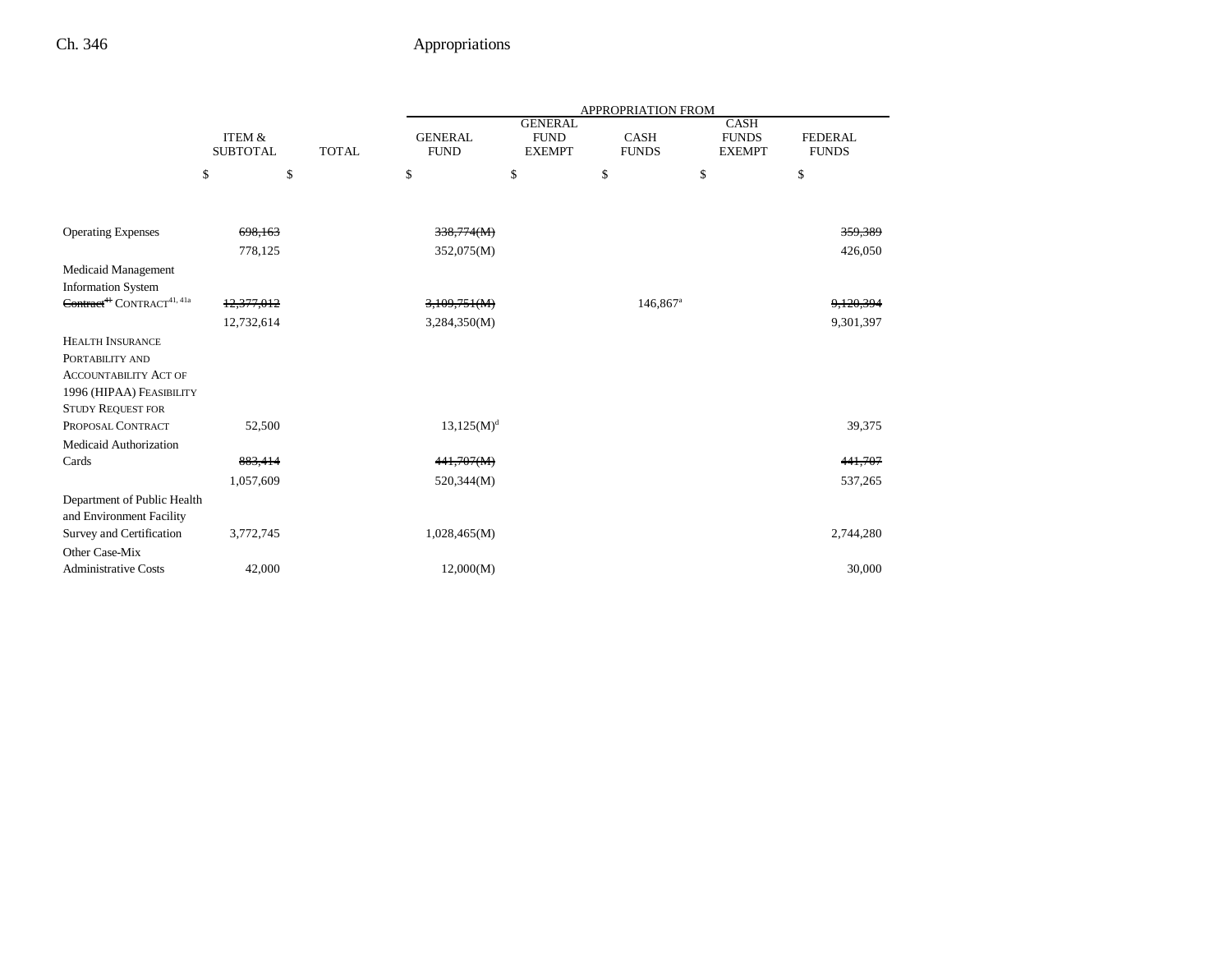| Contractual Utilization                           |           |              |                      |                          |           |
|---------------------------------------------------|-----------|--------------|----------------------|--------------------------|-----------|
| Review                                            | 3.946.579 | 986,645(M)   |                      |                          | 2.959.934 |
|                                                   | 3,924,688 | 981,172(M)   |                      |                          | 2,943,516 |
| Early and Periodic                                |           |              |                      |                          |           |
| Screening, Diagnosis, and                         |           |              |                      |                          |           |
| <b>Treatment Program</b>                          | 2,951,670 | 1,475,835(M) |                      |                          | 1,475,835 |
| <b>Nursing Facility Audits</b>                    | 864,150   | 432,075(M)   |                      |                          | 432,075   |
| Hospital and Federally<br>Qualified Health Clinic |           |              |                      |                          |           |
| Audits                                            | 117,978   | 58,989(M)    |                      |                          | 58,989    |
| <b>Nursing Home Preadmission</b>                  |           |              |                      |                          |           |
| and Resident Assessments                          | 1,042,612 | 260,653(M)   |                      |                          | 781,959   |
| Nurse Aide Certification                          | 267,332   | 120,822(M)   |                      | $12,844(T)$ <sup>b</sup> | 133,666   |
| <b>Nursing Home Quality</b>                       |           |              |                      |                          |           |
| Assessments                                       | 27,227    | 6,807(M)     |                      |                          | 20,420    |
| <b>Estate Recovery</b>                            | 421,875   |              | 210,937°             |                          | 210,938   |
|                                                   | 700,000   |              | 350,000 <sup>c</sup> |                          | 350,000   |
| Single Entry Point                                |           |              |                      |                          |           |
| Administration                                    | 65,900    | 32,950(M)    |                      |                          | 32,950    |
| <b>Single Entry Point Audits</b>                  | 35,339    | 17,669(M)    |                      |                          | 17,670    |
| Phone Triage/Advice                               | 321,300   | 80,325(M)    |                      |                          | 240,975   |
| S.B. 97-05 Enrollment                             |           |              |                      |                          |           |
| <b>Broker</b>                                     | 1,073,258 | 536,629(M)   |                      |                          | 536,629   |
|                                                   | 1,362,444 | 565,548(M)   |                      |                          | 796,896   |
| Dental Incentive <sup>42</sup>                    | 200,000   | 200,000(M)   |                      |                          |           |
| Primary Care Physician                            |           |              |                      |                          |           |
| Credentialing                                     | 82,700    | 41,350(M)    |                      |                          | 41,350    |
|                                                   |           | 36.870.724   |                      |                          |           |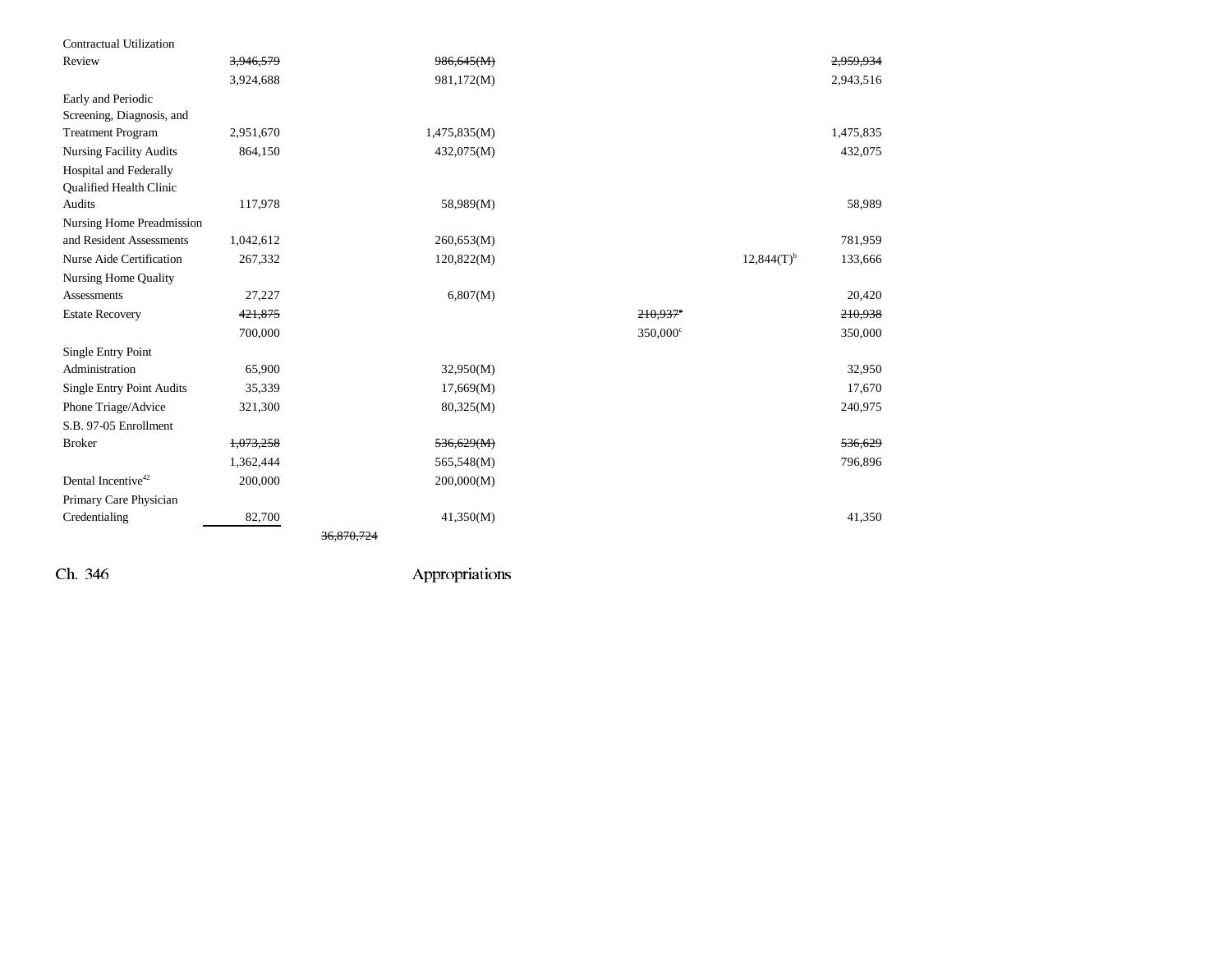|                 |       |             |                | APPROPRIATION FROM |               |              |
|-----------------|-------|-------------|----------------|--------------------|---------------|--------------|
|                 |       |             | <b>GENERAL</b> |                    | CASH          |              |
| ITEM &          |       | GENERAL     | <b>FUND</b>    | CASH               | <b>FUNDS</b>  | FEDERAL      |
| <b>SUBTOTAL</b> | TOTAL | <b>FUND</b> | <b>EXEMPT</b>  | <b>FUNDS</b>       | <b>EXEMPT</b> | <b>FUNDS</b> |
|                 |       |             |                |                    |               |              |

#### 38,394,033

a This amount shall be from the Old Age Pension Health and Medical Care Fund pursuant to Section 26-2-117, C.R.S.

**b** This amount shall be from the Department of Regulatory Agencies.

c This amount shall be from estate recoveries.

d THIS AMOUNT IS EXEMPT FROM THE STATUTORY LIMIT ON STATE GENERAL FUND APPROPRIATIONS PURSUANT TO SECTION 24-75-201.1 (1) (a) (III) (B), C.R.S.

### **(3) MEDICAL SERVICES PREMIUMS10, 43, 44, 45, 46, 47, 48, 49, 50, 50a, 50b**

Services for 34,665 Old Age Pensioners (OAP-A) at an average cost of \$15,358.02 532,385,647 Services for 5,492 Old Age Pensioners (OAP-B) at an average cost of \$11,047.29 60,671,712 Services for 3,520 Old Age Pension State Medical Program clients at an average cost of \$2,798.91 9,853,133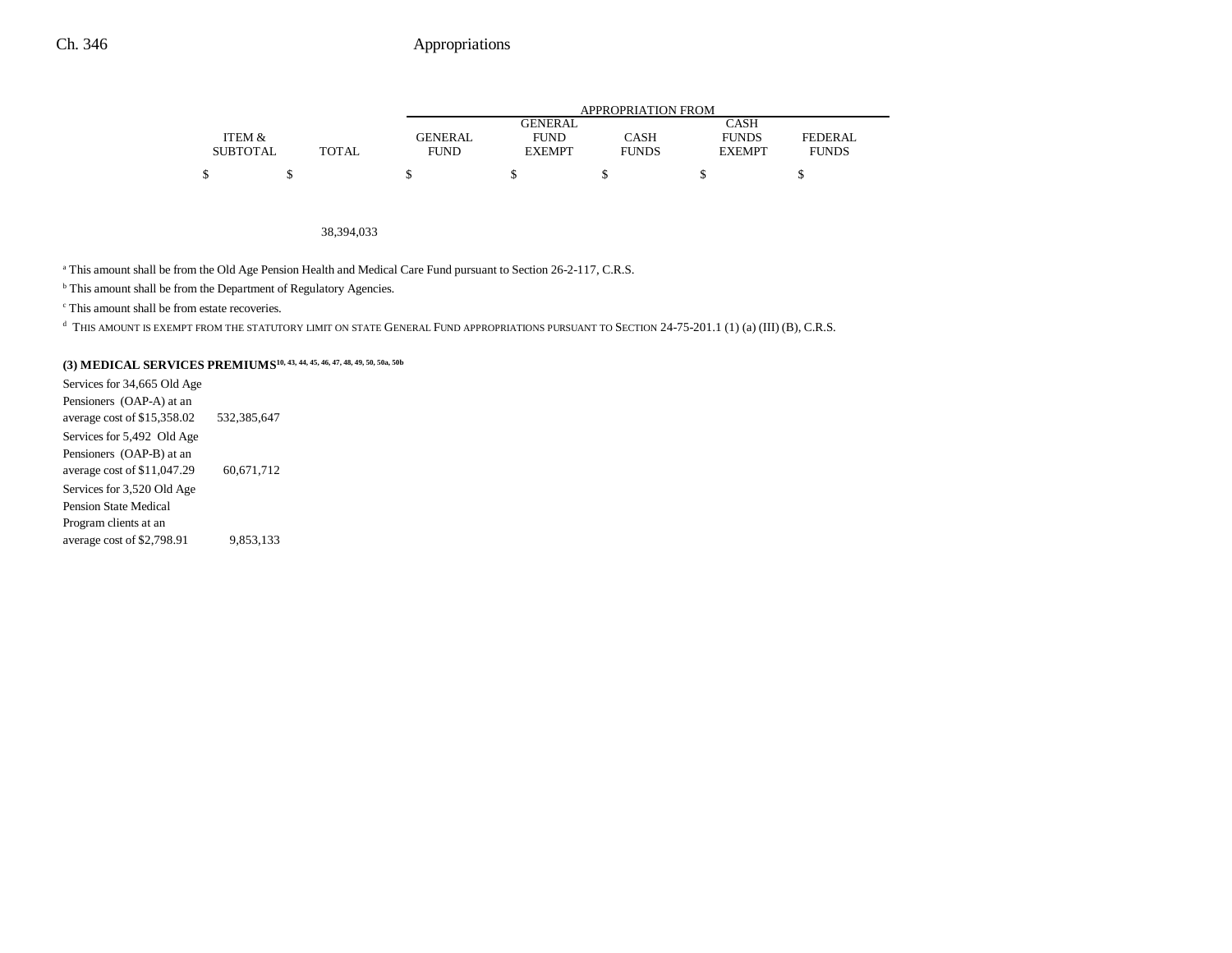| Services for 52,618 Non-           |             |  |
|------------------------------------|-------------|--|
| <b>Elderly Disabled Recipients</b> |             |  |
| of Supplemental Security           |             |  |
| Income at an average cost of       |             |  |
| \$7,901.05                         | 415,737,475 |  |
| Services for 26,392 Adult          |             |  |
| Clients Eligible Under the         |             |  |
| 7/16/96 Aid to Families            |             |  |
| with Dependent Children            |             |  |
| Program at an average cost         |             |  |
| of \$3,598.82                      | 94,980,020  |  |
| Services for 119,948 Child         |             |  |
| Clients Eligible Under the         |             |  |
| 7/16/96 Aid to Families            |             |  |
| with Dependent Children            |             |  |
| Program and the Baby Care          |             |  |
| Program at an average cost         |             |  |
| of \$1,444.60                      | 173.276.525 |  |
| Services for 13,367 Foster         |             |  |
| Children at an average cost        |             |  |
| of \$2,275.10                      | 30,412,294  |  |
| Services for 5,709 Baby            |             |  |
| Care Program Adults at an          |             |  |
| average cost of \$6,105.32         | 34,855,297  |  |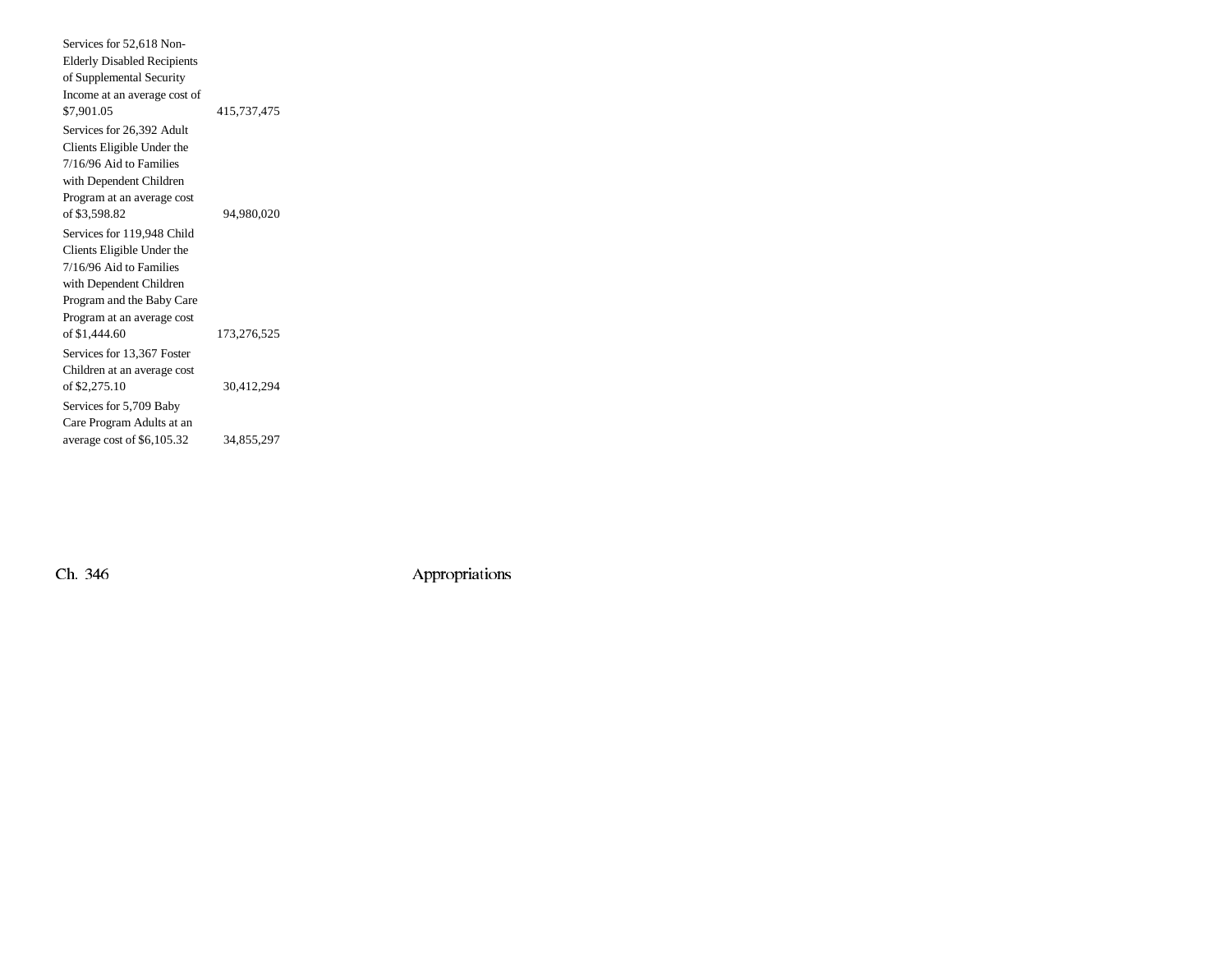|                                                                                                                                                                                                                             |                           |               |                               |                                                | <b>APPROPRIATION FROM</b>   |                                              |                                |
|-----------------------------------------------------------------------------------------------------------------------------------------------------------------------------------------------------------------------------|---------------------------|---------------|-------------------------------|------------------------------------------------|-----------------------------|----------------------------------------------|--------------------------------|
|                                                                                                                                                                                                                             | ITEM &<br><b>SUBTOTAL</b> | <b>TOTAL</b>  | <b>GENERAL</b><br><b>FUND</b> | <b>GENERAL</b><br><b>FUND</b><br><b>EXEMPT</b> | <b>CASH</b><br><b>FUNDS</b> | <b>CASH</b><br><b>FUNDS</b><br><b>EXEMPT</b> | <b>FEDERAL</b><br><b>FUNDS</b> |
|                                                                                                                                                                                                                             | \$                        | \$            | \$                            | \$                                             | \$                          | \$                                           | \$                             |
| Services for 8,317 Qualified<br>Medicare Beneficiaries<br>(QMBs) and Special Low-<br>Income Medicare<br>Beneficiaries (SLIMBs) at<br>an average cost of \$993.84<br>Services for 11,237 Non-<br>Citizens at an Average Cost | 8,265,792                 |               |                               |                                                |                             |                                              |                                |
| of \$3,508.89                                                                                                                                                                                                               | 39,430,240                | 1,399,868,135 | 696,027,547(M)                |                                                | 9,853,133 <sup>a</sup>      |                                              | 693,987,455                    |

a This amount shall be from the Old Age Pension Health and Medical Care Fund pursuant to Section 26-2-117, C.R.S.

| (4) INDIGENT CARE PROGRAM     |            |             |                           |            |
|-------------------------------|------------|-------------|---------------------------|------------|
| <b>Program Administration</b> |            |             |                           |            |
| <b>INDIGENT CARE PROGRAM</b>  |            |             |                           |            |
| <b>ADMINISTRATION</b>         | 287,129    | 287,129     |                           |            |
|                               |            | 146,144(M)  |                           | 140,985    |
|                               |            | $(3.0$ FTE) |                           |            |
| Denver Indigent Care          | 20,580,478 |             | $10,290,239$ <sup>*</sup> | 10,290,239 |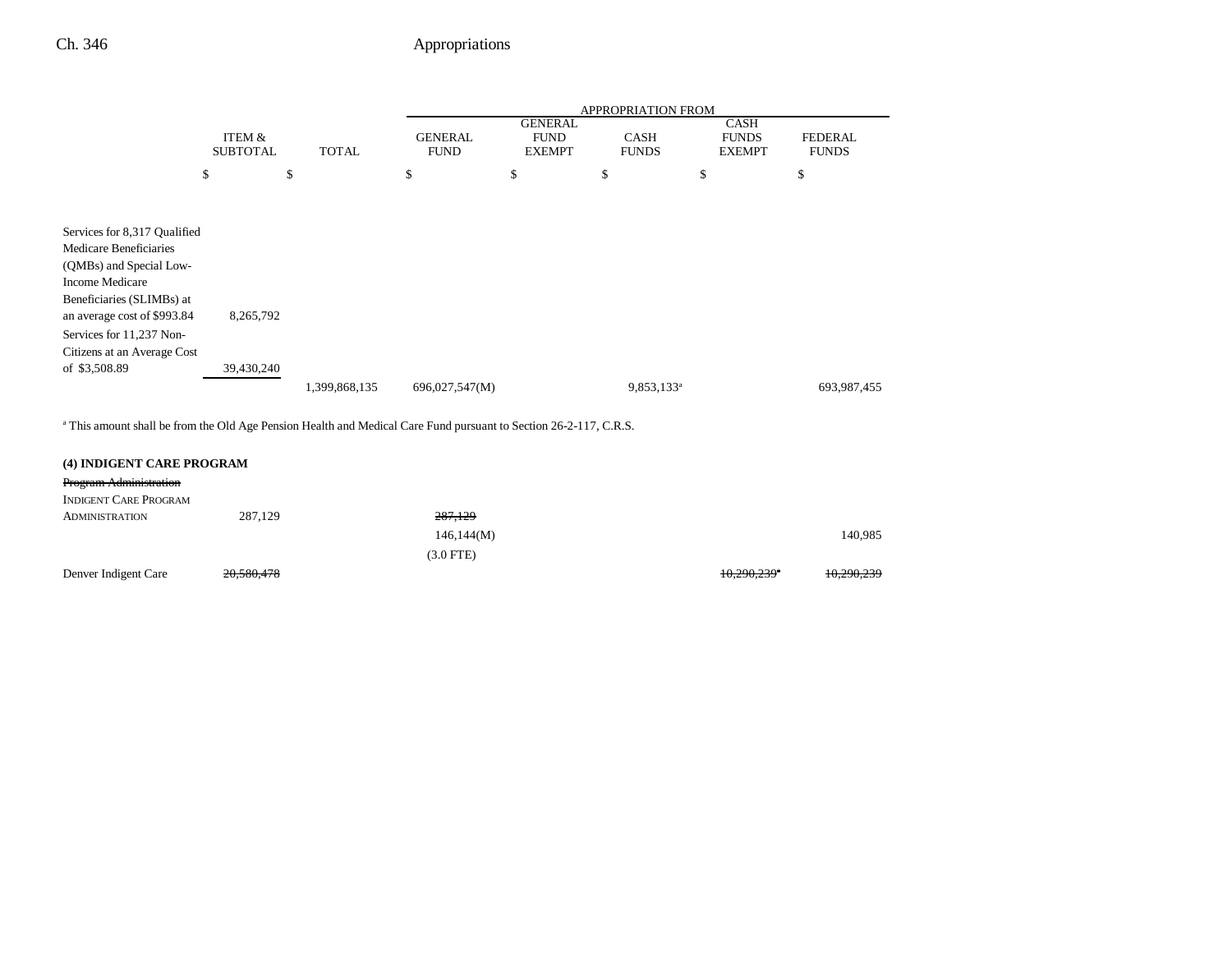|                                  | 21,156,732    |               |               |          | $10,578,366^{\circ}$      | 10,578,366 |
|----------------------------------|---------------|---------------|---------------|----------|---------------------------|------------|
| Specialty and Outstate           |               |               |               |          |                           |            |
| Programs                         | 16,294,325    |               | 9,823,466(M)  |          |                           | 6,470,859  |
| University Hospital              | 20,589,136    |               |               |          | $10,294,568$ <sup>*</sup> | 10,294,568 |
|                                  | 21,165,631    |               |               |          | $10,582,815^a$            | 10,582,816 |
| Disproportionate Share           |               |               |               |          |                           |            |
| Payments to Hospitals            | 129, 134, 604 |               | 9,666,078(M)  |          | $54,901,222$ <sup>b</sup> | 64,567,304 |
|                                  | 174,881,536   |               | 10,268,382(M) |          | 77,172,386 <sup>b</sup>   | 87,440,768 |
| PAYMENT TO THE                   |               |               |               |          |                           |            |
| <b>CHILDREN'S BASIC HEALTH</b>   |               |               |               |          |                           |            |
| PLAN TRUST <sup>51, 52</sup>     | 11,506,552    |               | 8,603,720     | 252,832° | $2,650,000$ <sup>d</sup>  |            |
| <b>CHILDREN'S BASIC HEALTH</b>   |               |               |               |          |                           |            |
| PLAN ADMINISTRATION              | 5,372,940     |               |               |          | $2,325,693^e$             | 3,047,247  |
| <b>CHILDREN'S BASIC HEALTH</b>   |               |               |               |          |                           |            |
| PLAN PREMIUM COSTS <sup>53</sup> | 25,790,751    |               |               |          | $9,191,104$ <sup>e</sup>  | 16,599,647 |
| <b>CHILDREN'S BASIC HEALTH</b>   |               |               |               |          |                           |            |
| PLAN RISK POOL <sup>54</sup>     | 1,750,888     |               |               |          | $612,811$ <sup>e</sup>    | 1,138,077  |
| <b>ESSENTIAL COMMUNITY</b>       |               |               |               |          |                           |            |
| PROVIDER GRANTS                  |               |               |               |          |                           |            |
| PROGRAM                          | 114,051       |               | 114,051       |          |                           |            |
|                                  |               | 186, 885, 672 |               |          |                           |            |
|                                  |               | 278,320,535   |               |          |                           |            |

<sup>a</sup> These amounts represent public funds certified as representing expenditures incurred by Denver Health and The University Hospital which are eligible for federal financial participation under the Medicaid Major Teaching Hospital Program.

**b** This amount represents public funds certified as representing expenditures incurred by Denver Health and The University Hospital which are eligible for federal financial participation under Medicaid Disproportionate Share Payments to Hospitals.

 $^{\rm c}$  THIS AMOUNT SHALL BE FROM PREMIUMS PAID BY FAMILIES.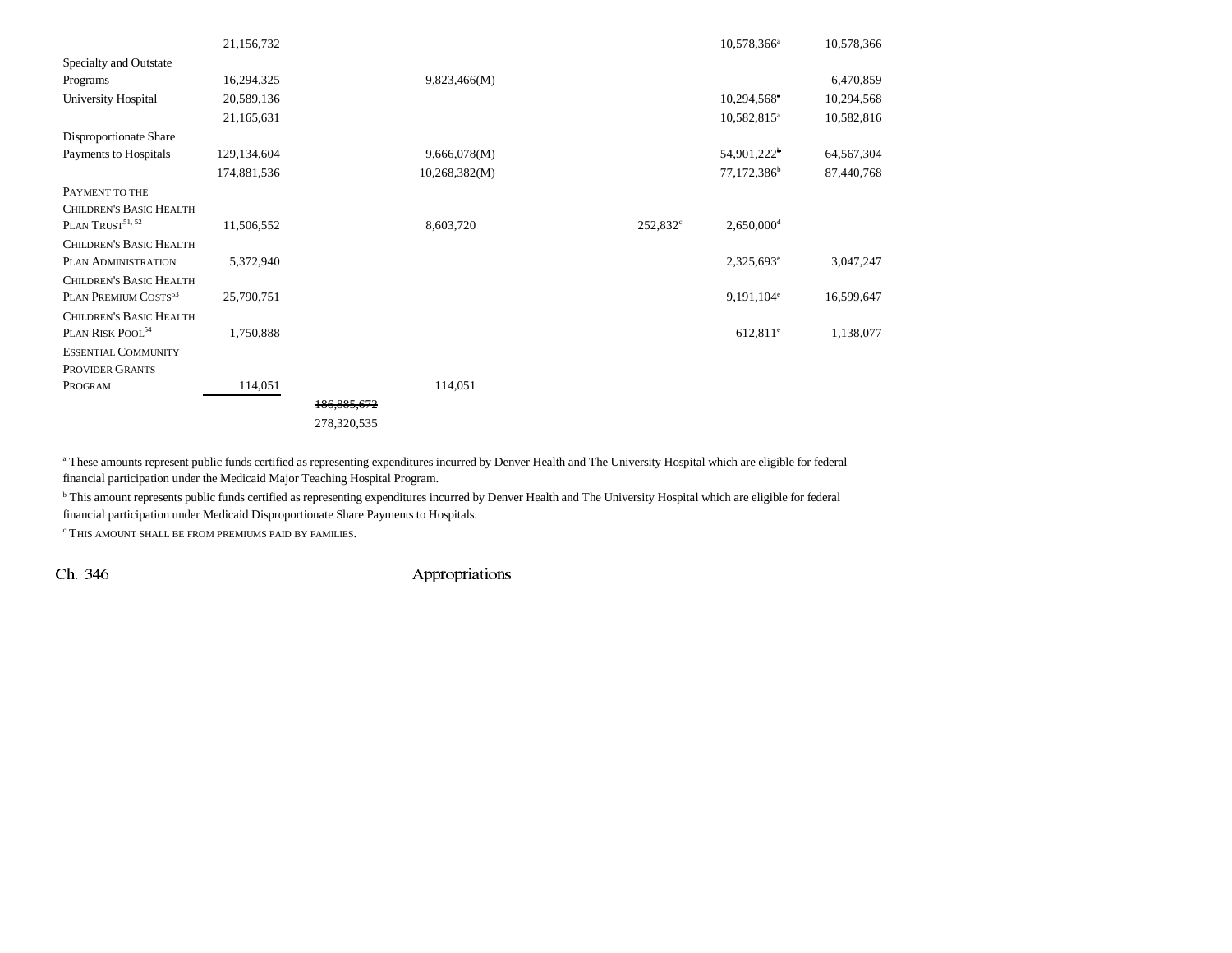|                 |              |                |                | APPROPRIATION FROM |               |                |
|-----------------|--------------|----------------|----------------|--------------------|---------------|----------------|
|                 |              |                | <b>GENERAL</b> |                    | CASH          |                |
| ITEM &          |              | <b>GENERAL</b> | <b>FUND</b>    | CASH               | <b>FUNDS</b>  | <b>FEDERAL</b> |
| <b>SUBTOTAL</b> | <b>TOTAL</b> | FUND           | <b>EXEMPT</b>  | <b>FUNDS</b>       | <b>EXEMPT</b> | <b>FUNDS</b>   |
| ¢               |              |                |                |                    |               |                |

d OF THIS AMOUNT, \$650,000 SHALL BE FROM A DONATION FROM THE UNIVERSITY HOSPITAL AND \$2,000,000 SHALL BE FROM A FY 1999-00 DONATION FROM DENVER HEALTH AND THE UNIVERSITY HOSPITAL.

e THESE AMOUNTS SHALL BE FROM THE CHILDREN'S BASIC HEALTH PLAN TRUST AUTHORIZED IN SECTION 26-19-105, C.R.S.

### **(5) OTHER MEDICAL SERVICES**

| Home Care Allowance for        |            |            |                |
|--------------------------------|------------|------------|----------------|
| $5,930$ 5,811 Recipients at an |            |            |                |
| average monthly cost of        |            |            |                |
| \$231.53 \$226.94              | 16,475,675 | 15,651,891 | $823,784(L)^a$ |
|                                | 15,824,980 | 15,033,731 | $791,249(L)^a$ |
| Adult Foster Care for 157      |            |            |                |
| 127 Recipients at an average   |            |            |                |
| monthly cost of $$230.95$      |            |            |                |
| \$225.41                       | 435,110    | 413,354    | $21,756(L)^a$  |
|                                | 343,525    | 326,348    | $17,177(L)^a$  |
| Primary Care Physician         |            |            |                |
| Program Market Rate            |            |            |                |
| Reimbursement                  | 1,783,590  | 891,795(M) | 891,795        |
| High Risk Pregnant Women       |            |            |                |
| Program                        | 213,208    | 106,604(M) | 106,604        |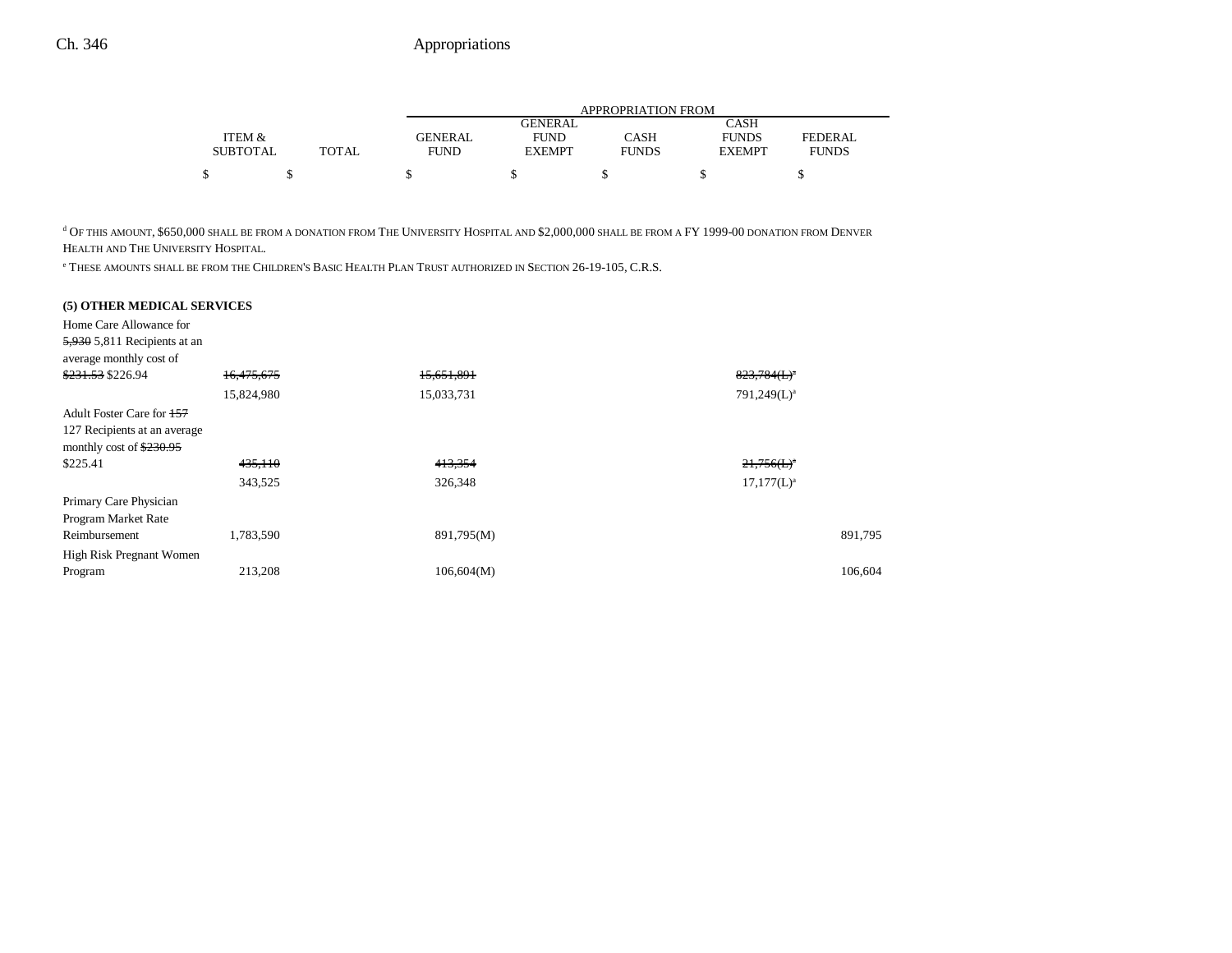| H.B. 92-1208                              |            |            |              |                        |                           |            |
|-------------------------------------------|------------|------------|--------------|------------------------|---------------------------|------------|
| Immunizations                             | 127,658    |            | 63,829(M)    |                        |                           | 63,829     |
| Poison Control                            | 1,148,034  |            | 1,148,034    |                        |                           |            |
| University of Colorado                    |            |            |              |                        |                           |            |
| Family Medicine Residency                 |            |            |              |                        |                           |            |
| <b>Training Programs</b>                  | 2,086,242  |            | 1,043,121(M) |                        |                           | 1,043,121  |
| <b>Enhanced Prenatal Care</b>             |            |            |              |                        |                           |            |
| Training and Technical                    |            |            |              |                        |                           |            |
| Assistance                                | 66,055     |            | 16,514(M)    |                        |                           | 49,541     |
| S.B. 97-101 Public School                 |            |            |              |                        |                           |            |
| <b>Health Services</b>                    | 17,758,048 |            |              |                        | $8,927,163^b$             | 8,830,885  |
| Payment to the Children's                 |            |            |              |                        |                           |            |
| Basic Health Plan Trust <sup>51, 52</sup> | 12,776,849 |            | 8,603,720    | 1,523,129 <sup>e</sup> | 2,650,000 <sup>d</sup>    |            |
| Children's Basic Health Plan              |            |            |              |                        |                           |            |
| Administration                            | 5,769,251  |            |              |                        | $3,313,201$ <sup>e</sup>  | 2,456,050  |
| Children's Basic Health Plan              |            |            |              |                        |                           |            |
| Premium Costs <sup>53</sup>               | 30,032,285 |            |              |                        | $10,511,300$ <sup>e</sup> | 19,520,985 |
| Children's Basic Health Plan              |            |            |              |                        |                           |            |
| Risk Pool <sup>54</sup>                   | 1,897,708  |            |              |                        | $664,198$ <sup>e</sup>    | 1,233,510  |
| <b>Essential Community</b>                |            |            |              |                        |                           |            |
| Provider Grants Program                   | 114,051    |            | ++4.05+      |                        |                           |            |
|                                           |            | 90,683,764 |              |                        |                           |            |
|                                           |            | 39,351,340 |              |                        |                           |            |
|                                           |            |            |              |                        |                           |            |

a These amounts shall be from local funds.

<sup>b</sup> This amount represents funds certified as representing expenditures incurred by school districts which are eligible for federal financial participation under Medicaid.

c This amount shall be from monthly premiums paid by participating families.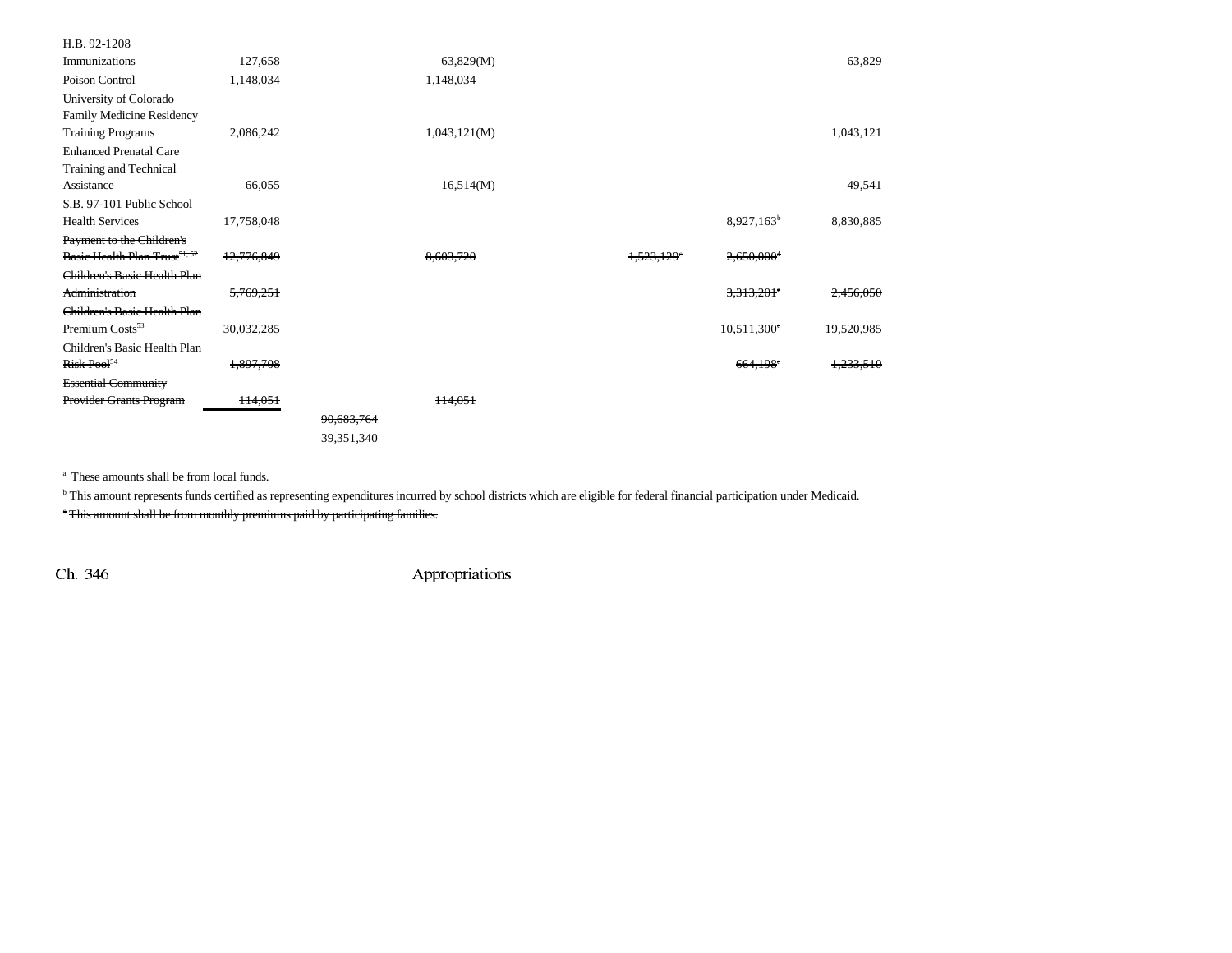|                 |       | APPROPRIATION FROM |               |              |               |                |
|-----------------|-------|--------------------|---------------|--------------|---------------|----------------|
|                 |       |                    | GENERAL       |              | CASH          |                |
| ITEM &          |       | GENERAL            | <b>FUND</b>   | CASH         | <b>FUNDS</b>  | <b>FEDERAL</b> |
| <b>SUBTOTAL</b> | TOTAL | <b>FUND</b>        | <b>EXEMPT</b> | <b>FUNDS</b> | <b>EXEMPT</b> | <b>FUNDS</b>   |
| ¢               |       |                    |               |              |               |                |

### d Of this amount, \$650,000 shall be from a donation from The University Hospital and \$2,000,000 shall be from a FY 1999-00 donation from Denver Health and The

University Hospital.

e These amounts shall be from the Children's Basic Health Plan Trust authorized in Section 26-19-105, C.R.S.

| (6) DEPARTMENT OF HUMAN SERVICES MEDICAID-FUNDED<br>PROGRAMS <sup>55, 56, 57, 58, 59</sup><br>Transfer to the<br>Department of Human |                 |                |                           |                             |                 |
|--------------------------------------------------------------------------------------------------------------------------------------|-----------------|----------------|---------------------------|-----------------------------|-----------------|
| <b>Services</b>                                                                                                                      | 474,673,030     | 236,329,556(M) | $19,741$ <sup>a</sup>     |                             | 238,323,733     |
|                                                                                                                                      | 483,878,737     | 240,907,795(M) |                           |                             | 242,951,201     |
| <sup>a</sup> This amount shall be from the Old Age Pension Fund.                                                                     |                 |                |                           |                             |                 |
| <b>TOTALS PART V</b><br><b>(HEALTH CARE</b><br>POLICY AND                                                                            |                 |                |                           |                             |                 |
| FINANCING) <sup>5, 6</sup>                                                                                                           | \$2,193,849,413 | \$994,878,429  | \$11,846,943*             | \$102,410,275               | \$1,084,713,766 |
|                                                                                                                                      | \$2,244,682,184 | \$999,752,395° | \$10,715,709 <sup>a</sup> | $$122,861,608$ <sup>b</sup> | \$1,111,352,472 |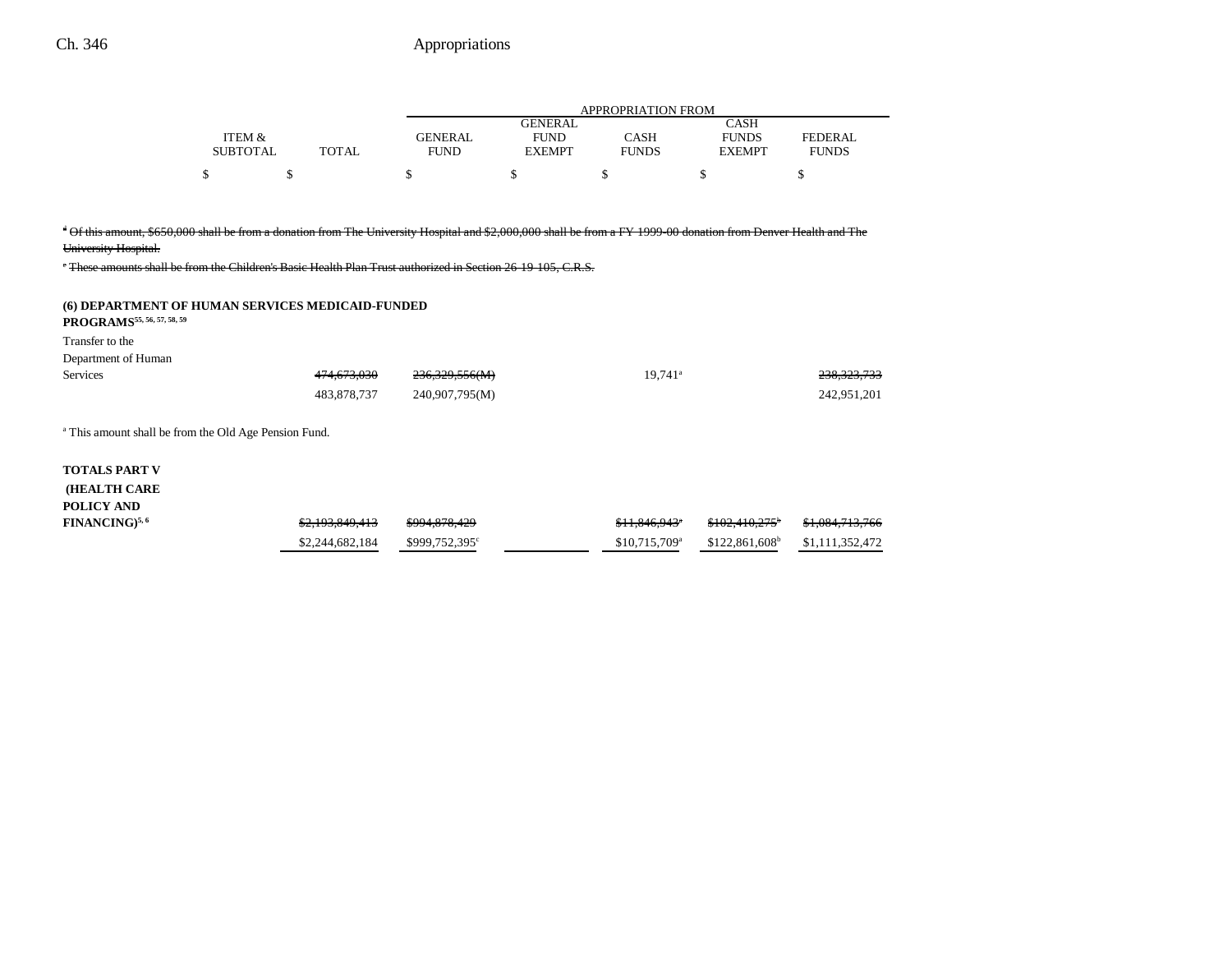<sup>a</sup> Of this amount, \$10,000,000 is included as information for purposes of complying with the limitation on state fiscal year spending imposed by Article X, Section 20 of the State Constitution. As this amount is continuously appropriated by a constitutional provision, it is not subject to the limitation of General Fund appropriations as set forth in Section 24-75-201.1, C.R.S.

b Of this amount, \$845,540 \$808,426 contains an (L) notation, and \$12,844 contains a (T) notation.

<sup>c</sup> Of this amount, \$13,125 is exempt from the statutory limit on state General Fund appropriations pursuant to Section 24-75-201.1 (1) (a) (III) (B), C.R.S.

**FOOTNOTES** -- The following statements are referenced to the numbered footnotes throughout section 2.

- 5 (Governor lined through this provision. See L. 2000, p. 2752.)
- 6 All Departments, Totals -- The General Assembly requests that copies of all reports requested in other footnotes contained in this act be delivered to the Joint Budget Committee and the majority and minority leadership in each house of the General Assembly. Each principal department of the state shall produce its rules in an electronic format that is suitable for public access through electronic means. Such rules in such format shall be submitted to the Office of Legislative Legal Services for publishing on the Internet. It is the intent of the General Assembly that this be done within existing resources.
- 10 (Governor lined through this provision. See L. 2000, p. 2752.)
- 36 Department of Health Care Policy and Financing, Executive Director's Office -- The Department is requested to submit an accounting of all line items by actual expenditure. Actual expenditure is defined as final expenditure, including post-closing payments. The Department is requested to submit this information to the Joint Budget Committee by January 1, 2001.
- 37 Department of Health Care Policy and Financing, Executive Director's Office, Colorado Benefits Management System; and Department of Human Services, Office of Information Technology Services, Colorado Benefits Management System -- It is the intent of the General Assembly that moneys appropriated in these line items that are utilized to pay contractors involved in the development and implementation of the Colorado Benefits Management System (CBMS) be restricted by the State Controller until the Commission on Information Management approves the release of such restriction or restrictions. The Departments are requested to identify and restrict those portions of the appropriations that are related to such contractor payments.
- 38Department of Health Care Policy and Financing, Executive Director's Office, Colorado Benefits Management System; and Department of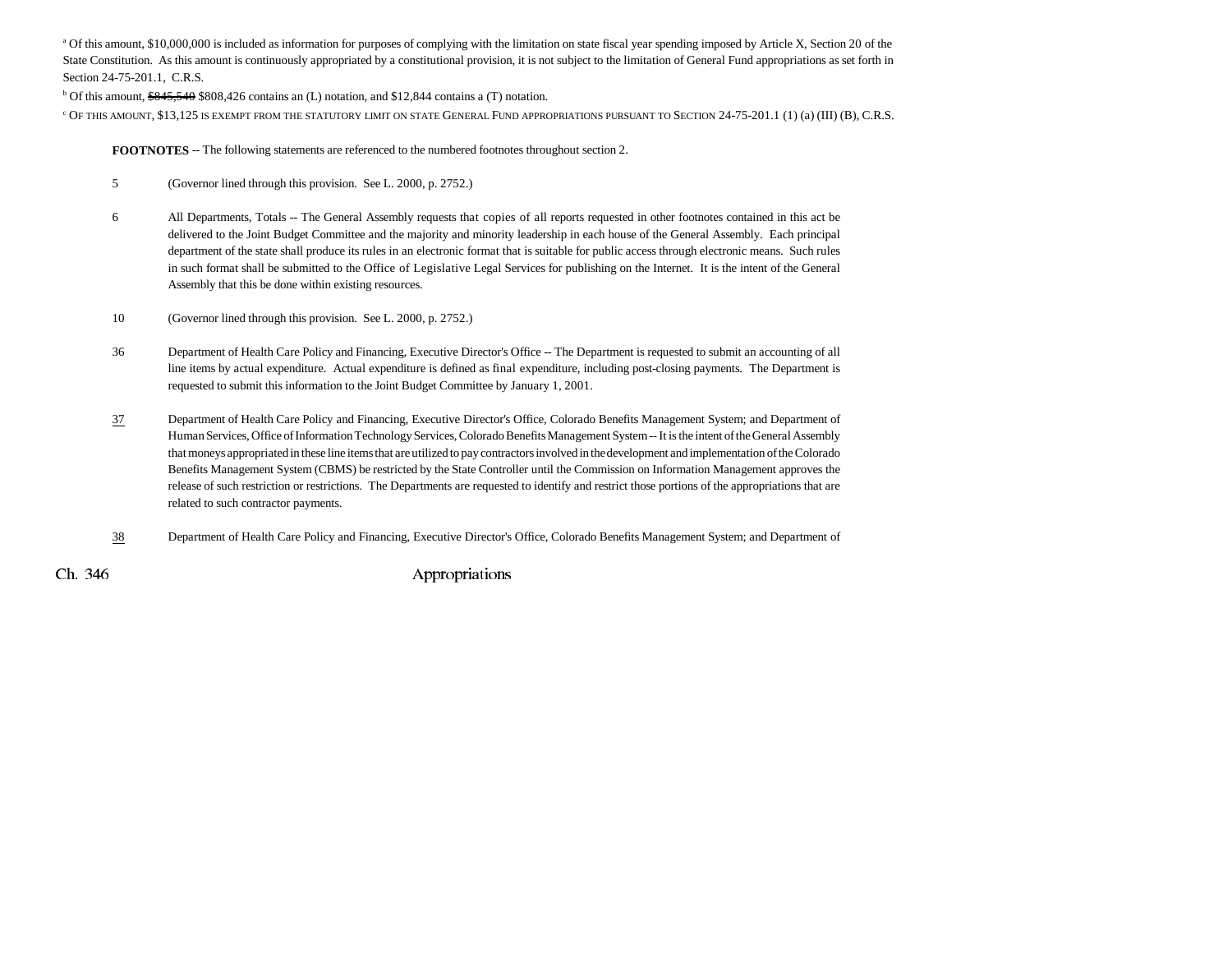|                 |       |         | APPROPRIATION FROM |              |               |                |  |
|-----------------|-------|---------|--------------------|--------------|---------------|----------------|--|
|                 |       |         | GENERAL            |              | CASH          |                |  |
| ITEM &          |       | GENERAL | <b>FUND</b>        | CASH         | <b>FUNDS</b>  | <b>FEDERAL</b> |  |
| <b>SUBTOTAL</b> | TOTAL | FUND    | <b>EXEMPT</b>      | <b>FUNDS</b> | <b>EXEMPT</b> | <b>FUNDS</b>   |  |
|                 |       |         |                    |              |               |                |  |

Human Services, Office of Information Technology Services, Colorado Benefits Management System -- It is the understanding of the General Assembly that the primary goal of the Colorado Benefits Management System (CBMS) project is to streamline several county administrative functions by creating a single, integrated, eligibility and client management system that will minimize manual and paper-intensive processes. The 1997 feasibility study that was prepared for the CBMS project included an analysis of the annual savings that would result from the statewide implementation of CBMS, estimating \$31.0 million in annual savings from all fund sources. The feasibility study, however, did not include an analysis of the impact of medical application sites. The Department of Health Care Policy and Financing and the Department of Human Services are currently in the process of revising the cost-benefit analyses included in the feasibility study. The preliminary results of the departments' recent analyses indicate that the estimated savings associated with the implementation of CBMS will be significantly lower than originally anticipated. It is the intent of the General Assembly that, once CBMS is fully implemented statewide, various appropriations will be adjusted to reflect the resulting cost savings. It is further the intent of the General Assembly that such adjustments be based on an objective analysis of the impact of the implementation of CBMS on the Department of Health Care Policy and Financing, the Department of Human Services, and county departments of social services.

39 Department of Health Care Policy and Financing, Medical Programs Administration -- The Department is authorized to continue to investigate the feasibility of entering into contingency-based contracts to enhance the Department's recovery of Medicaid payments for which another party was liable, whether through fraud, abuse, court proceedings, or as the insurer, to identify liable third parties before payments are made. The Department is requested to submit each proposal for such contingency-based contracts to the Joint Budget Committee and seek Joint Budget Committee approval in advance of entering into contingency-based contracts with private sector vendors. The Department is requested to seek approval to enter into a contract, receive the amounts recovered, and remit a portion of those amounts as compensation to the vendor. The Department is requested to report to the Joint Budget Committee by November 1, 2000, on proposals and financing options for such activities.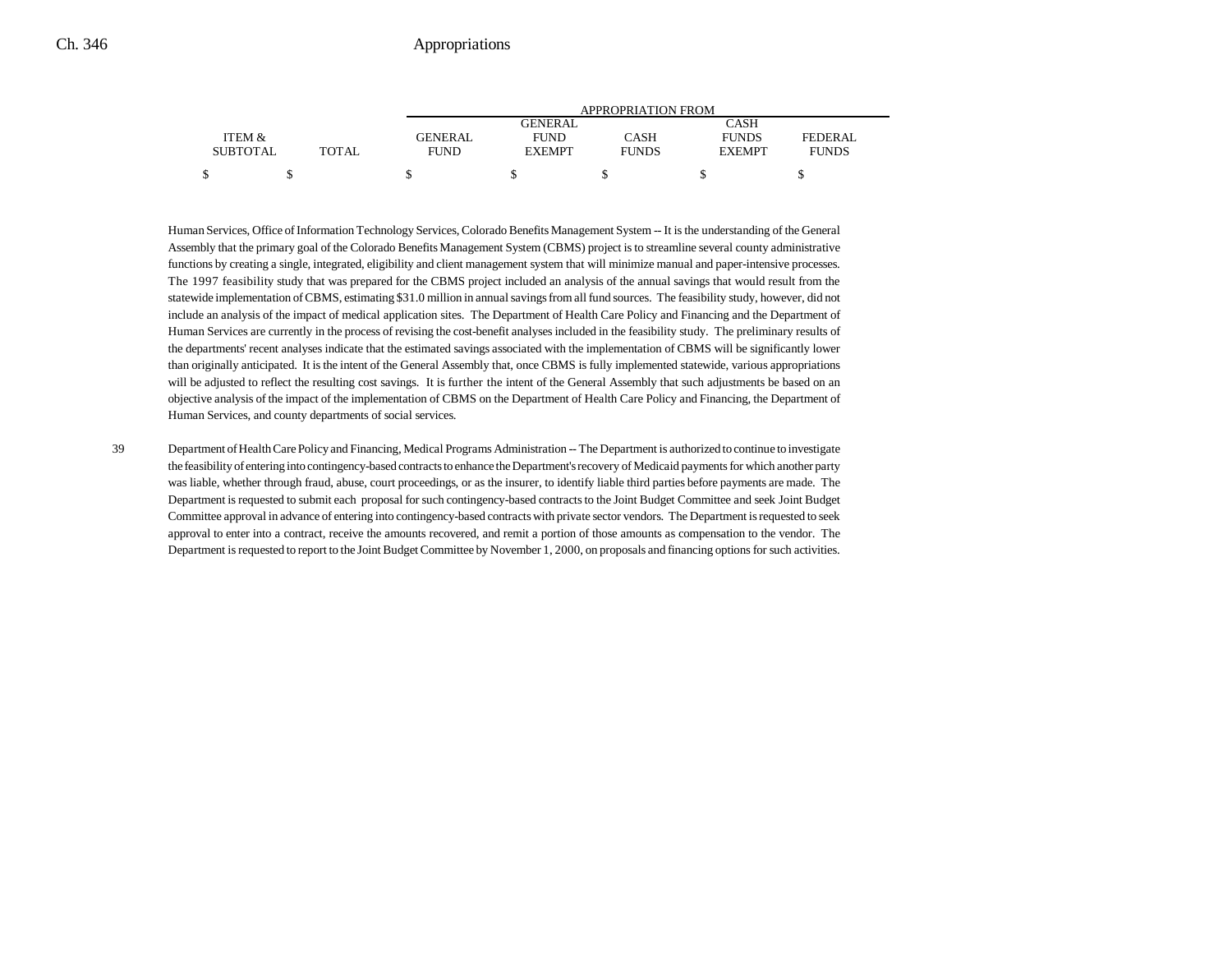- 40 Department of Health Care Policy and Financing, Medical Programs Administration; and Department of Human Services, Health and Rehabilitation Services, Office of Health and Rehabilitation, Mental Health Community Programs, Mental Health Capitation -- The Departments are requested to provide a report, by August 1, 2000, analyzing the reasons for differences between Medicaid eligibility figures and growth rates for Medicaid medical programs and the Medicaid mental health capitation program. The report should indicate whether eligibility growth projections for the medical programs should continue to be used to project capitation growth rates and should include any recommended alternatives.
- 41 (Governor lined through this provision. See L. 2000, p. 2755.)
- 41a DEPARTMENT OF HEALTH CARE POLICY AND FINANCING, MEDICAL PROGRAMS ADMINISTRATION, MEDICAID MANAGEMENT INFORMATION SYSTEM CONTRACT -- IT IS THE INTENT OF THE GENERAL ASSEMBLY THAT THE DEPARTMENT PROCEED WITH THE FY 2000-01 IMPLEMENTATION OF MEDICAID MANAGEMENT INFORMATION SYSTEM ENCOUNTER CLAIMS ONLY WHEN THE GENERAL ASSEMBLY HAS APPROPRIATED FY 2001-02 FUNDING FOR THIS PURPOSE IN THE 2001 LONG BILL.
- 42 Department of Health Care Policy and Financing, Medical Programs Administration, Dental Incentive -- It is the intent of the General Assembly that one of the clinics selected by the Department for receipt of dental clinic start-up funding be located in a rural area.
- 43 Department of Health Care Policy and Financing, Medical Services Premiums -- It is the intent of the General Assembly that expenditures for these services shall be recorded only against the Long Bill group total for Medical Services.
- 44 Department of Health Care Policy and Financing, Medical Services Premiums -- The General Assembly has determined that the average appropriated rates provide sufficient funds to pay reasonable and adequate compensation to efficient and economical providers. The Department should take actions to ensure that the average appropriated rates are not exceeded.
- 45(Governor lined through this provision. See L. 2000, p. 2755.)
- 46(Governor lined through this provision. See L. 2000, p. 2755.)
- 47 Department of Health Care Policy and Financing, Medical Services Premiums -- It is the intent of the General Assembly that the FY 1999-00 increase in the reimbursement to dental providers to 68 percent of the American Dental Association (ADA) mean for Mountain States shall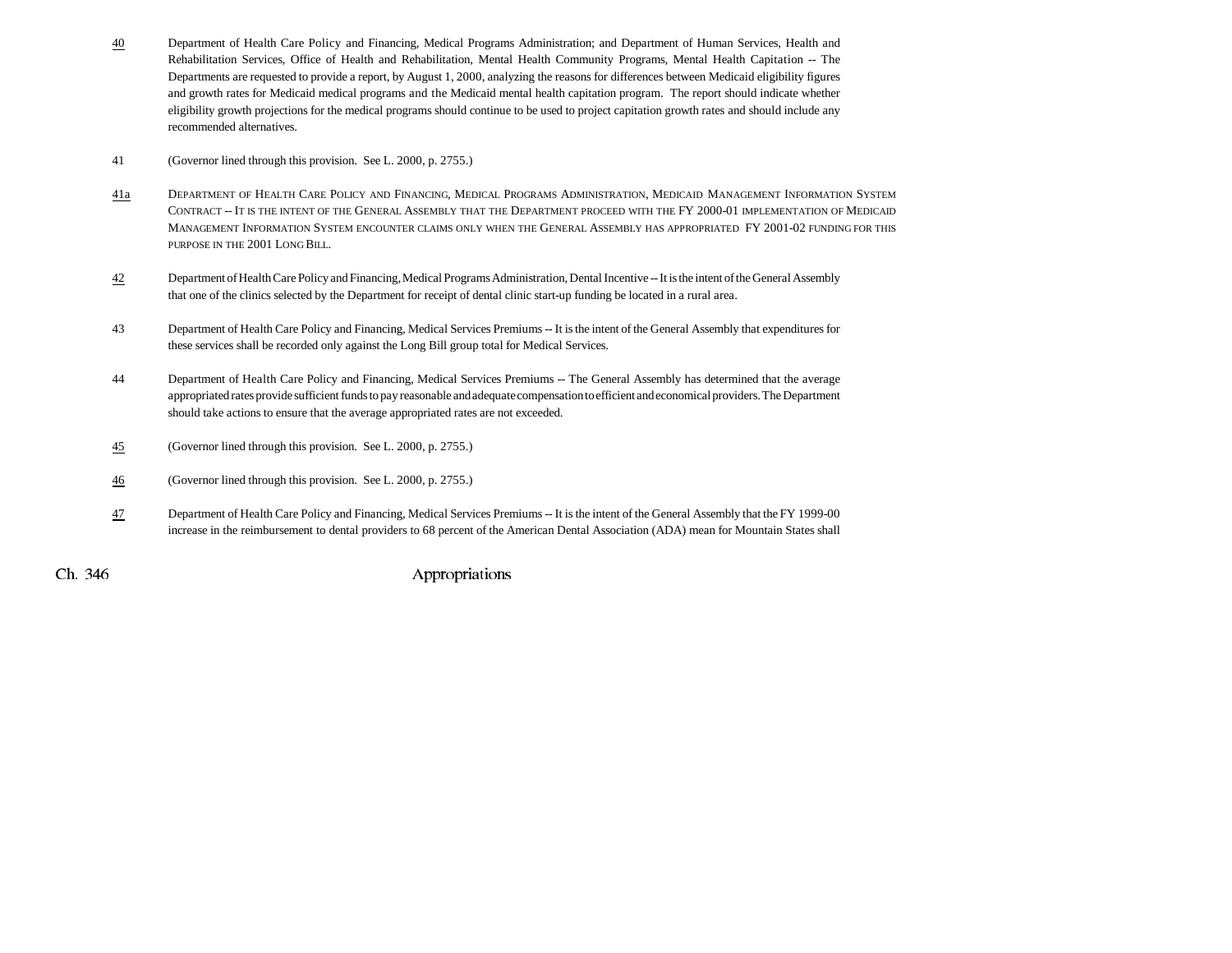|                 |       | APPROPRIATION FROM |                 |              |               |                |  |
|-----------------|-------|--------------------|-----------------|--------------|---------------|----------------|--|
|                 |       |                    | CASH<br>GENERAL |              |               |                |  |
| ITEM &          |       | GENERAL            | <b>FUND</b>     | CASH         | <b>FUNDS</b>  | <b>FEDERAL</b> |  |
| <b>SUBTOTAL</b> | TOTAL | <b>FUND</b>        | <b>EXEMPT</b>   | <b>FUNDS</b> | <b>EXEMPT</b> | <b>FUNDS</b>   |  |
| ¢               |       |                    |                 |              |               |                |  |

result in increased access for Medicaid-eligible children. The Department is requested to report on the impact of the increase in funding for dental reimbursement, including information on changes in the number of dental providers statewide participating in Medicaid, especially the change in previously under-served areas, and changes in utilization by Medicaid eligibles statewide and in previously under served areas, with associated fiscal impact and related projections. The Department is also requested to provide an analysis and recommendations on the following: (1) the feasibility of a geographically sensitive dental rate methodology, (2) the options and associated fiscal impact of utilizing mobile dental vans in under served areas of the State, (3) the options and fiscal impact for utilizing rural and/or federally qualified health clinics for enhancing dental access for Medicaid-eligible children, (4) use of dental school students and graduates, (5) options for considering tax-relief incentives for dentists to locate in under served areas and/or to serve low-income clients, (6) options for enhancing dental hygienist services, and finally, (7) the range of non-rate related options that the General Assembly may consider. This information is requested to be submitted to the Joint Budget Committee by October 15, 2000.

- 48 Department of Health Care Policy and Financing, Medical Services Premiums -- The Department is requested to incorporate its savings estimates provided in its Section 26-19-106, C.R.S., annual savings report due October 1, 2000, within its November 1, 2000 budget request for FY 2001-02 or any subsequent revisions to the FY 2000-01 or FY 2001-02 budgets.
- 49 Department of Health Care Policy and Financing, Medical Services Premiums -- The Department is requested to report on the growth in the community long-term care program, on its efforts to contain the growth in the home health community long-term care program. It is the intent of the General Assembly that the Department take measures to ensure that the FY 2000-01 budget is not exceeded in the community long-term care program. The Department is requested to report to the Joint Budget Committee on its projections and plans in this regard by November 1, 2000.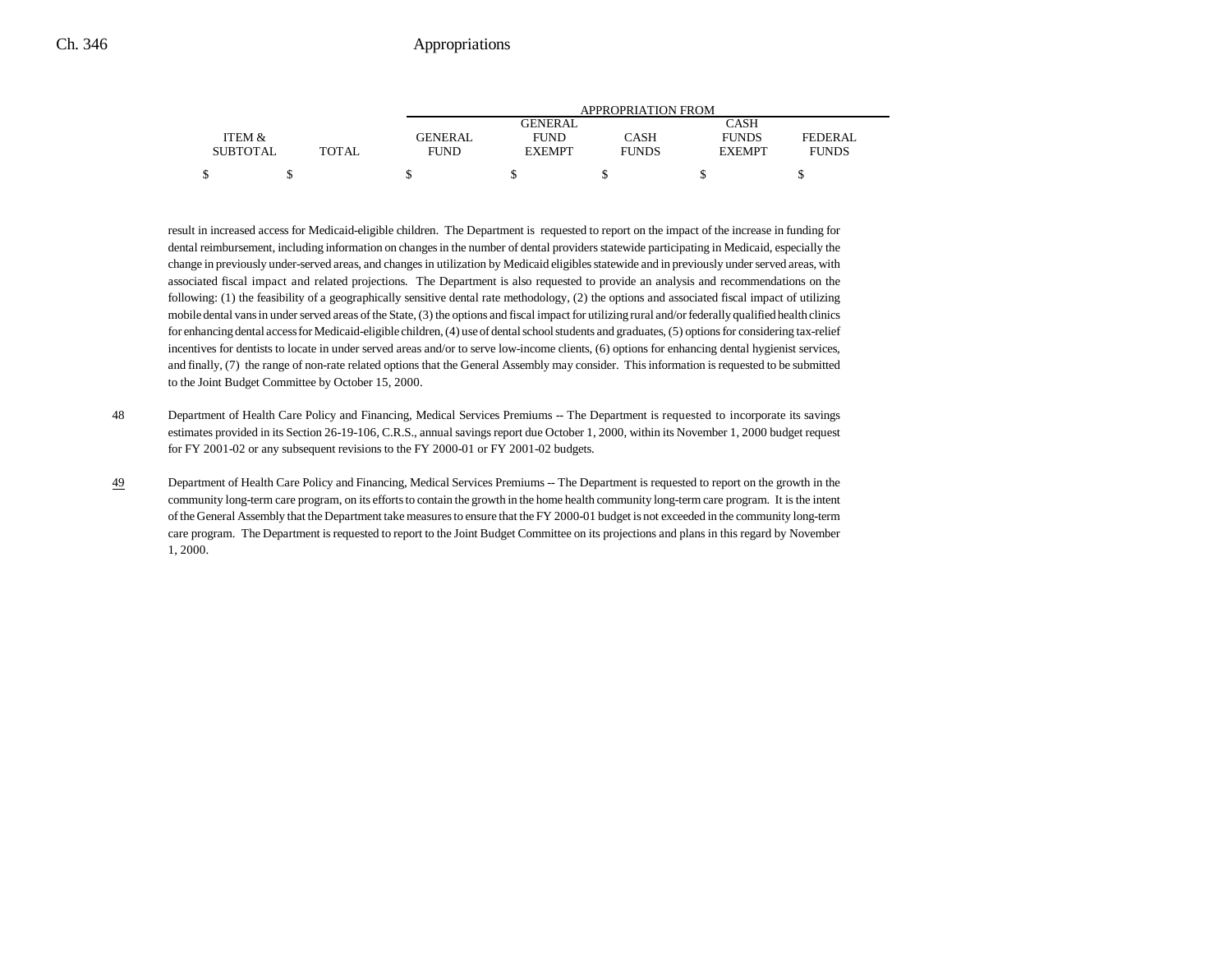- 50 Department of Health Care Policy and Financing, Medical Services Premiums; and Department of Human Services, Self-Sufficiency, Adult Assistance Programs -- The Departments are requested to work together to identify and explain recent changes in the number of persons determined to be eligible for the federal Supplemental Security Income (SSI) program. The Departments are requested to submit a report to the Joint Budget Committee by October 1, 2000, that details their findings and the impact of such findings on state-funded programs, including the Medicaid, Aid to the Needy Disabled State-only(AND-SO), and Aid to the Needy Disabled and Aid to the Blind Supplemental Security Income Colorado Supplement (AND/ and AB/SSI/CS) caseloads. Finally, the Departments are requested to provide data regarding the number of individuals in Colorado eligible for SSI and the average monthly SSI payment. Such data is requested by month for the last two actual years.
- 50a Department of Health Care Policy and Financing, Medical Services Premiums -- The Department is requested to work with long-term care clients and providers, including home and community based services, home health, and nursing facilities, to examine any issues of rate disparity and rate shortfalls within the long-term care continuum of care, to evaluate areas of greatest need affecting client services, and ways to control utilization and costs of these services and overall growth in the long-term care system. The Department is also requested to work with the Senate and House Health, Environment, Welfare, and Institutions Committees and the Joint Budget Committee on a joint basis during the interim to assist in the evaluation of these issues. The Department is furthermore requested to report on its final analysis and recommendations in a joint meeting with the Joint Budget Committee and the Senate and House Health, Environment, Welfare, and Institutions Committees by October 1, 2000.
- 50b Department of Health Care Policy and Financing, Medical Services Premiums -- It is the intent of the General Assembly that the Department meet with Medicaid consumers with disabilities and Medicaid providers to examine state options with regard to the new Federal Work Incentives/Ticket to Work Act. The Department is requested to submit a report delineating options and recommendations for providing incentives for persons with disabilities to return to work. This report is requested to be submitted to the Senate and House Health, Environment, Welfare, and Institutions Committees by October 15, 2000. This report is requested to include a discussion of the pilot program created in S.B. 97-147 and analysis and recommendations on whether this existing initiative can be accomplished under the new Act without the requested waiver.
- 51 Department of Health Care Policy and Financing, <del>Other Medical Services,</del> INDIGENT CARE PROGRAM, Payment to the Children's Basic Health Plan Trust -- The Department is requested to report on success in obtaining cash as well as in-kind donations for the Children's Basic Health Plan from the private sector for FY 1999-00 and anticipated local fund-raising success for FY 2000-01. The Department is requested to submit this information to the Joint Budget Committee no later than November 1, 2000.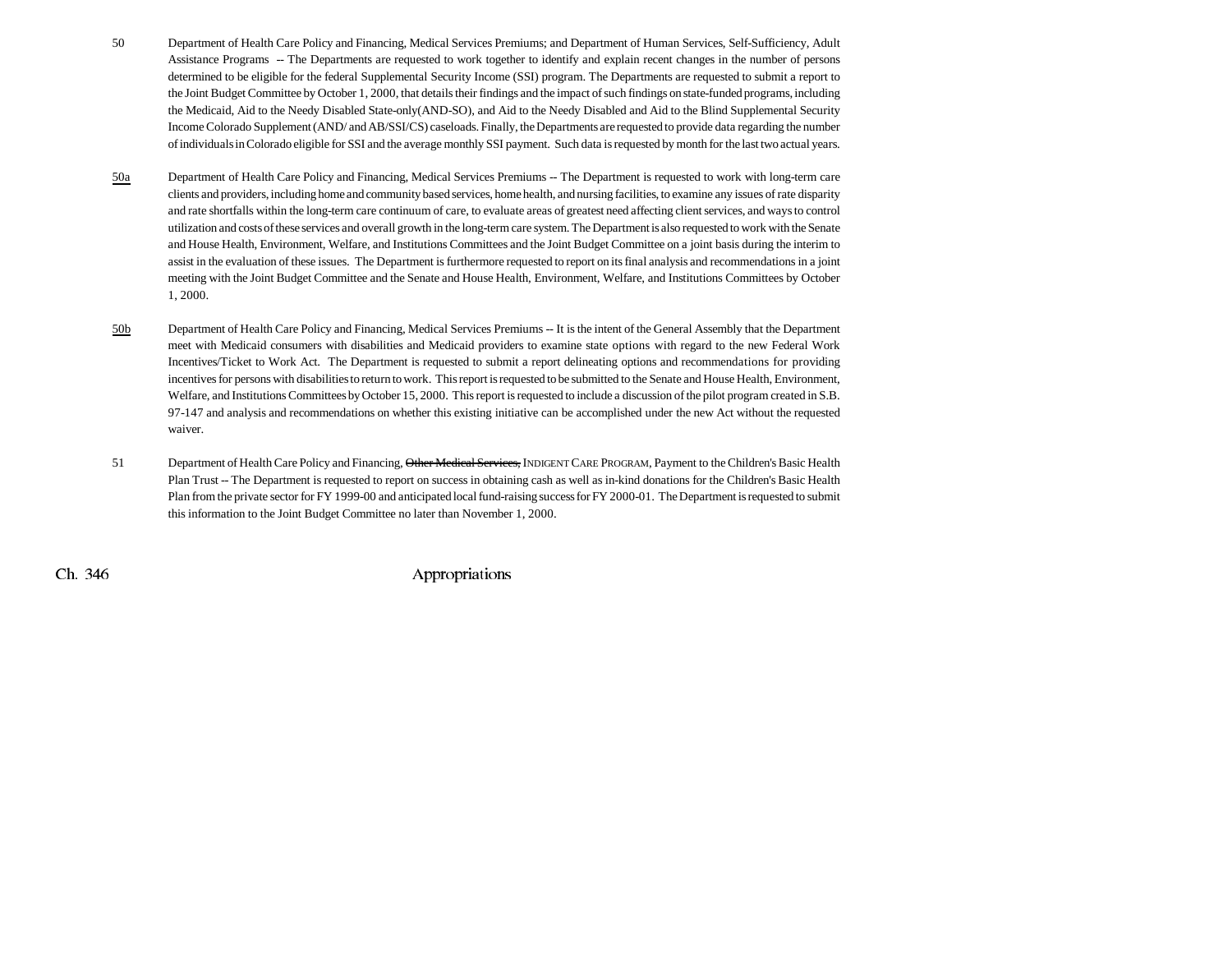|                 |              | APPROPRIATION FROM |               |              |               |              |
|-----------------|--------------|--------------------|---------------|--------------|---------------|--------------|
|                 |              |                    | GENERAL       |              | CASH          |              |
| ITEM &          |              | <b>GENERAL</b>     | <b>FUND</b>   | CASH         | <b>FUNDS</b>  | FEDERAL      |
| <b>SUBTOTAL</b> | <b>TOTAL</b> | <b>FUND</b>        | <b>EXEMPT</b> | <b>FUNDS</b> | <b>EXEMPT</b> | <b>FUNDS</b> |
|                 |              |                    |               |              |               |              |

- 52Department of Health Care Policy and Financing, Other Medical Services, INDIGENT CARE PROGRAM, Payment to the Children's Basic Health Plan Trust -- It is the intent of the General Assembly that PREMIUM COLLECTION BE DISCONTINUED FOR THE PERIOD OF SEPTEMBER 1 THROUGH DECEMBER 31, 2000, AND THAT BEGINNING JANUARY 1, 2001, the Department of Health Care Policy and Financing continue to utilize the previously authorized monthly family premium approved by the general assembly and assumed in the funding assumptions for FY 2000-01. ASSESS ELIGIBLE FAMILIES ENROLLING IN THE CHILDREN'S BASIC HEALTH PLAN AN ANNUAL PREMIUM OF \$25 FOR ONE CHILD AND \$35 FOR TWO OR MORE CHILDREN FOR FAMILIES WITH INCOMES BETWEEN 151 PERCENT AND 185 PERCENT OF THE FEDERAL POVERTY LEVEL.
- 53 Department of Health Care Policy and Financing, Other Medical Services, INDIGENT CARE PROGRAM, Children's Basic Health Plan Premium Costs -- This appropriation assumes an average cost per child of \$855 \$867.12 per year (\$71.25 \$72.26 per member per month), not including expenditures from the risk-pool, if any, and assumes an estimated annual AVERAGE MONTHLY caseload of 35,124 29,743 children. The Department is requested to report to the Joint Budget Committee on November 1, 2000, on the program's projected administrative costs, on attempts to increase enrollment and minimize administrative costs, and on the program's estimated caseload.
- 54 Department of Health Care Policy and Financing, Other Medical Services, INDIGENT CARE PROGRAM, Children's Basic Health Plan Risk Pool --This appropriation shall be for a risk-pool or reserve for the Children's Basic Health Plan.
- 55 (Governor lined through this provision. See L. 2000, p. 2755.)
- 56 Department of Health Care Policy and Financing, Department of Human Services Medicaid-Funded Programs; and Department of Human Services, Health and Rehabilitation Services, Office of Health and Rehabilitation, Mental Health Community Programs, Mental Health Capitation -- The Departments are requested to provide a report to the Joint Budget Committee, as part of their annual budget submissions,